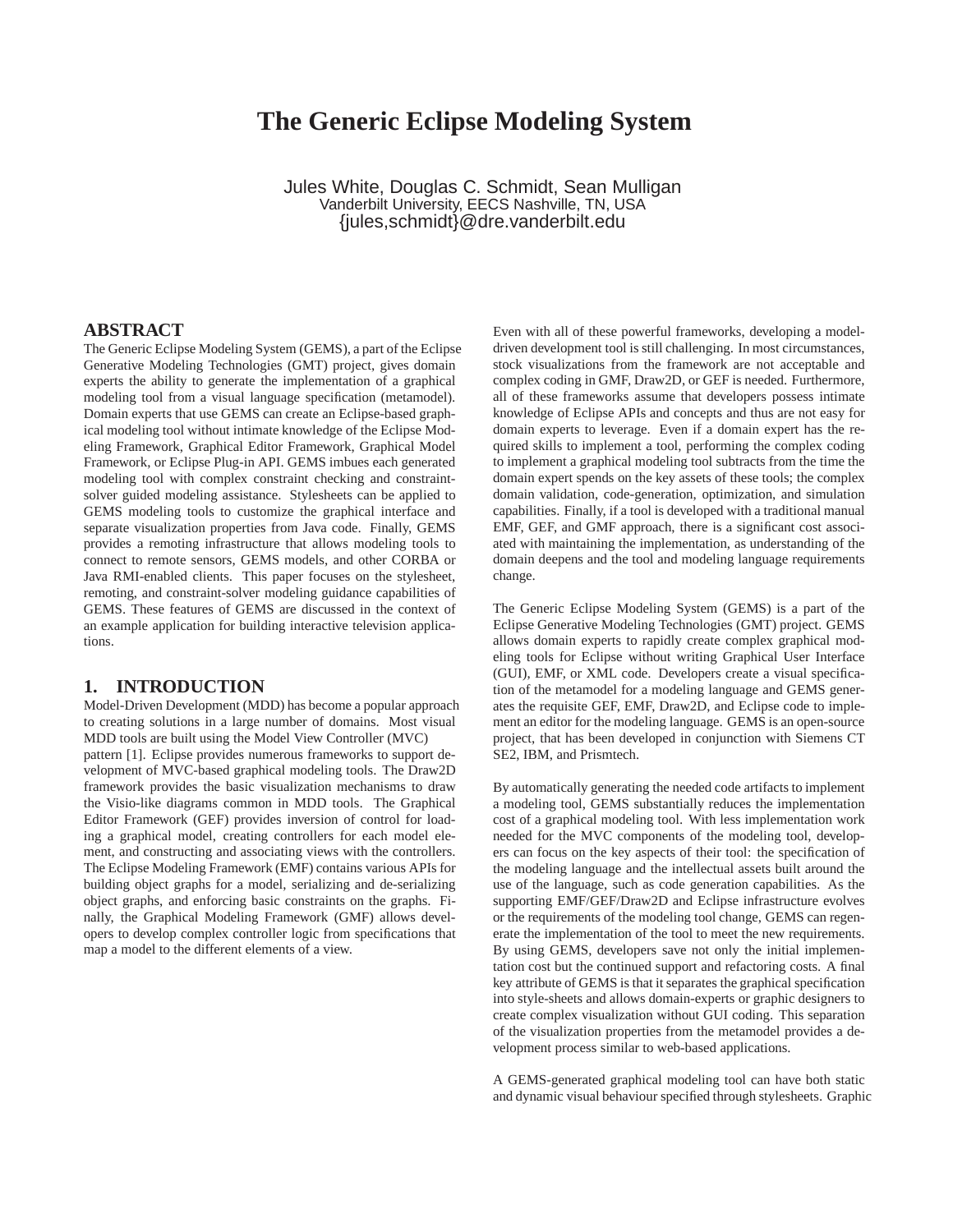designers or developers can create styles and icons that should be applied to elements when they are in specific states. For example, a developer building a tool for specifying the deployment of interactive television applications to set-top boxes could develop separate icons and styles for drawing an application when it is deployed and undeployed.

This paper provides an introduction to GEMS and its remoting, stylesheet, and constraint solving capabilities. Each GEMS feature is presented in the context of an interactive television example. The remainder of this paper is organized as follows: Section 2 presents the interactive television example that is used throughout the paper; Section 3 presents the remoting, stylesheet, and constraint solving capabilities of GEMS in the context of the television example; and Section 4 presents concluding remarks.

#### **2. MOTIVATING EXAMPLE**

An application for building interactive television applications is used as the motivating example throughout the paper. The interactive television scenario is outlined in the workshop announcement [2]. After further discussion, the project managers for the interactive television modeling tool have identified several additional challenges for the project.

### **2.1 Challenge: No Developers with GUI or IDE Coding Experience**

In the process of assembling the development team for the project, the managers have realized that few of the developers have any experience developing graphical modeling tools or GUI-based applications. Most of the developers have only done back-end image processing, data archival, and web application development. The organization's typical development projects are web-based and thus the User Interface (UI) components of the applications are built by graphic designers, web developers, and some developers with Java Server Page expertise. None of the developers have built tools for Eclipse, Visio, or any of the other potential modeling platforms.

Due to the lack of developers with UI experience available for the project, the managers have decided that they wish to use a tool that provides a development process more similar to a web-based application. The managers would like to have an IT-architect design the overall structure of the modeling language, a group of experienced back-end programmers develop the code generation portion, and a web-development team focus on the visualization aspects. The managers also do not want any of the developers to learn any techniques or APIs specific to the Integrated Development Environment (IDE) that the modeling tool will be built on top of.

#### **2.2 Challenge: Remote Model Access**

The advertising department for the organization has contacted the project manager and expressed its desire to be involved in the project. The advertising department would like to be able to use the modeling tool to monitor poll results as they arrive. The advertising department would also like to change the interactive television menus delivered to subscribers on the fly to include new advertisements targeted towards the trends from the interactive polls. The department has a polling statistics package, developed with Java, that they would like to interface with the tool.

The statistics package requires significant processing power and cannot be co-located with the modeling tool. The package needs to be able to remotely capture the contents of the models via Java RMI and publish updates to the interactive menus based on their analyses. Furthermore, the modeling tool needs to be able to trigger the menu code generation routines when these updates arrive and push the new interactive television code for the menus out to the server that communicates with the set-top television boxes. The server that communicates with the set-top boxes is only accessible via CORBA. The overall architecture for the dynamic ad placement mechanism can be seen in Figure 1.



Figure 1: Architecture for Dynamic Ad Placement

### **2.3 Challenge: Heterogenous Set-Top Box Capabilities**

The organization began rolling out its interactive television service over 5 years ago. Due to the long span of time over which the organization has offered interactive television service, they now have a large number of customers with multiple models of set-top boxes and interactive television software packages. Generally, once a customer signs up for the service their set-top box is installed by a technician and not replaced unless absolutely necessary. Over the five years, the organization has rolled out multiple types of hardware with differing CPU, memory, HDTV, and other capabilities. The boxes also have a variety of interactive television platforms installed.

The organization does not want the producers to be limited to modeling GUIs that can be run on the lowest common denominator. Many of their customers pay for HDTV and they would like to provide each customer with the best possible GUI that their box can support. Thus, the modeling tool needs to be able to capture the requirements of the interactive applications and determine which boxes can support which GUIs.

Due to the large number of box types and range of capabilities, the modeling tool must provide support for helping modelers to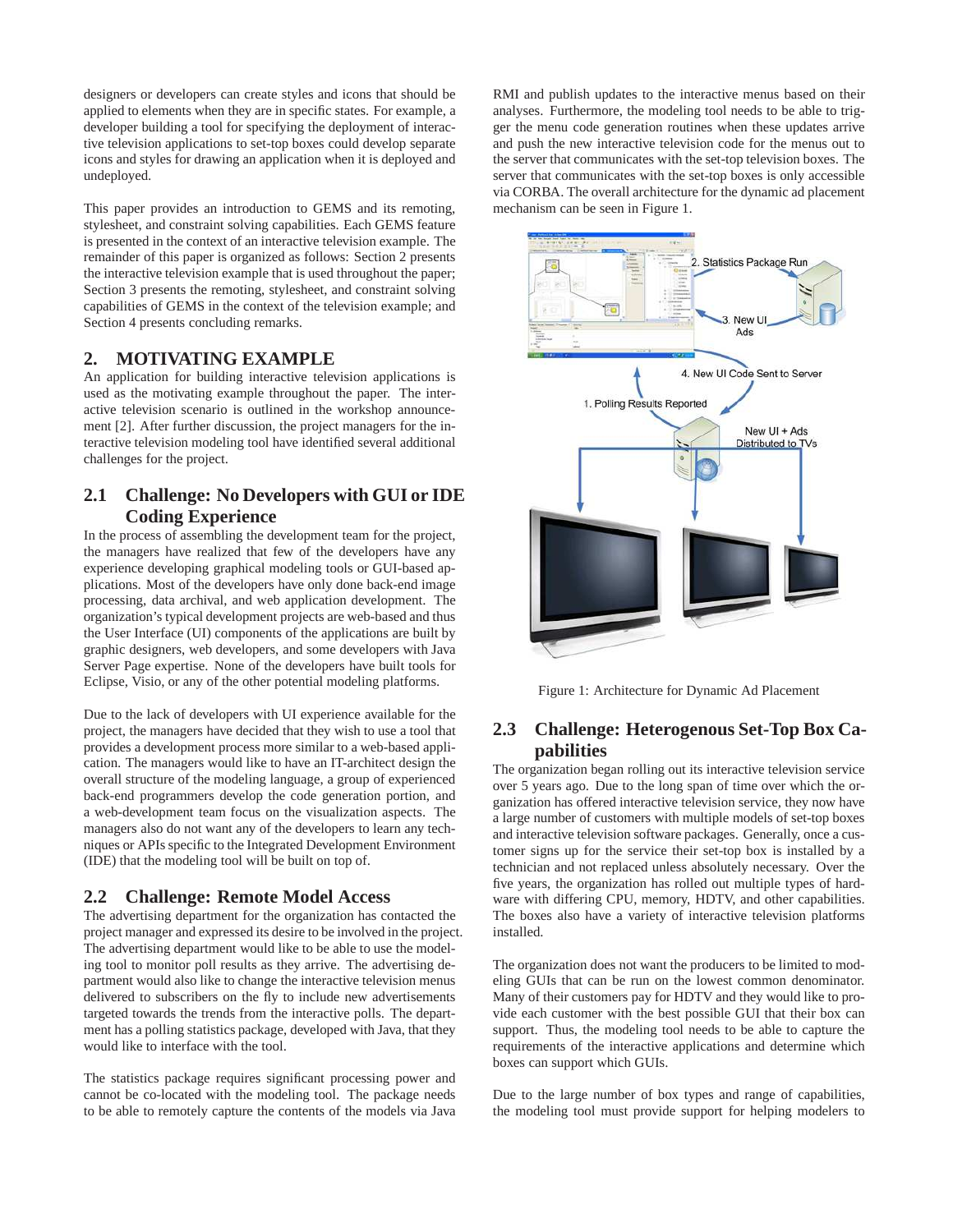understand what applications can run on what boxes. Without this type of modeling guidance, it is unlikely the modelers will fully understand their design decisions. Furthermore, the tool must be able to use the requirements of the GUIs and capabilities of each box type to deduce the GUIs that will run on each box type. This capability to deduce the correct GUI for each box type must also be remotely accessible and automated so that the boxes can be updated on the fly by the dynamic ad injection mechanism described in the last challenge.

# **3. USING GEMS TO ADDRESS THE CHAL-LENGES OF INTERACTIVE TV MOD-ELING**

The challenges outlined in Section 2, require that the modeling platform chosen for the project be able to: 1) allow developers to create a graphical modeling tool and integrate it with an IDE without coding; 2) provide a visualization interface that can be styled in a manner similar to web pages; 3) be capable of exposing model instances remotely through CORBA and Java RMI; and 4) provide complex constraint solving infrastructure to derive the valid GUIs for a set-top box. In this section, we show how GEMS provides the capabilities to address each of these requirements.

### **3.1 Code-less UI Development and Stylable Interfaces**

GEMS is based on the Model-Integrated Computing (MIC) paradigm [5] developed at Vanderbilt University's Institute for Software Integrated Systems (ISIS). MIC was originally pioneered in the Generic Modeling Environment [3]. With the rise in popularity of Eclipse and the Eclipse Modeling Framework, the Distributed Object Computing (DOC) group at ISIS has implemented a similar meta-programmable environment for Eclipse.

As shown in Figure 2, modelers can use GEMS to visually describe a metamodel in Eclipse and use GEMS to generate the EMF, Draw2D, and GEF code to implement a modeling tool for the language described by the metamodel. In step 1, domain experts use the modeling tool to build the metamodel for the language using GEMS' GEF-based visual metamodel editor. In step 2, the domain experts invoke the GEMS code generators to produce the GEF code, Eclipse plugin descriptor, EMF code, and other source artifacts to implement a graphical modeling tool for the language. In step 3, graphic designers use CSS style sheets to change the look and feel of the generated modeling tool's UI to match common domain notations. In step 5, domain experts or developers can attach OCL, Prolog, and Java constraints to the modeling language or specific model instances. In step 6, domain experts use the generated modeling tool to build instances of the modeling language.

With GEMS, domain experts do not need to write Java code, Ecore XML models, GMF code, or Eclipse plug-in descriptors to produce a modeling tool for Eclipse. GEMS takes care of generating all of these required artifacts from the visual metamodel specification. This code-generation frees domain experts from having to worry about the low-level implementation details typically associated with developing a modeling tool for Eclipse.

For the interactive television example, the producers would first use GEMS to specify a metamodel for the interactive television application. GEMS would then take care of generating the requisite Java code to implement the editor. This alleviates the producers



Figure 2: Developing an Eclipse Modeling Tool with GEMS

and developers from having to figure out how to implement the specification of the producers' desired modeling language.

### **3.2 CSS Styles**

One of the novel aspects of GEMS is the ability to apply Cascading Style Sheet (CSS) styles to the generated modeling tools. Just as with web development, the GEMS approach to modeling-tool development separates the specification of the content and content structure from the visualizaton properties of the data. A domainexpert uses the GEMS metamodel to specify the structure and content captured in the models and graphic designers use styles to customize the look of the content.

The CSS style sheet language exposed by GEMS adds domainspecific modeling concepts. Traditionally, a CSS style sheet uses *s*electors that match structural elements in an HTML page. For example, the style:

p { font-size: large;}

would match all paragraphs (denoted by "p" HTML elements) and set the font size for those paragraphs to large. In GEMS CSS style sheets, the selectors match against the types defined in the metamodel. For example, in our implementation of the interactive television modeling application, *Menu* is a type of modeling element. To create a style sheet that changed the font used by the figure drawing the Menu modeling element, a graphic designer could create the following style sheet:

Menu { font-name: Verdana; }

In this example, "Menu" is being used as the selector and the name of the font face used by Menu elements is being set. The domainspecific selectors used by GEMS can rely on the inheritance hierarchies from the metamodel. For example, an element of type HDTVMenu that is derived from Menu, can have the following style applied to override the font color:

HDTVMenu { font-color: RGB(100,100,100);}

The HDTV menu will have both the Menu style and any properties from the HDTVMenu style applied. Properties overriden in the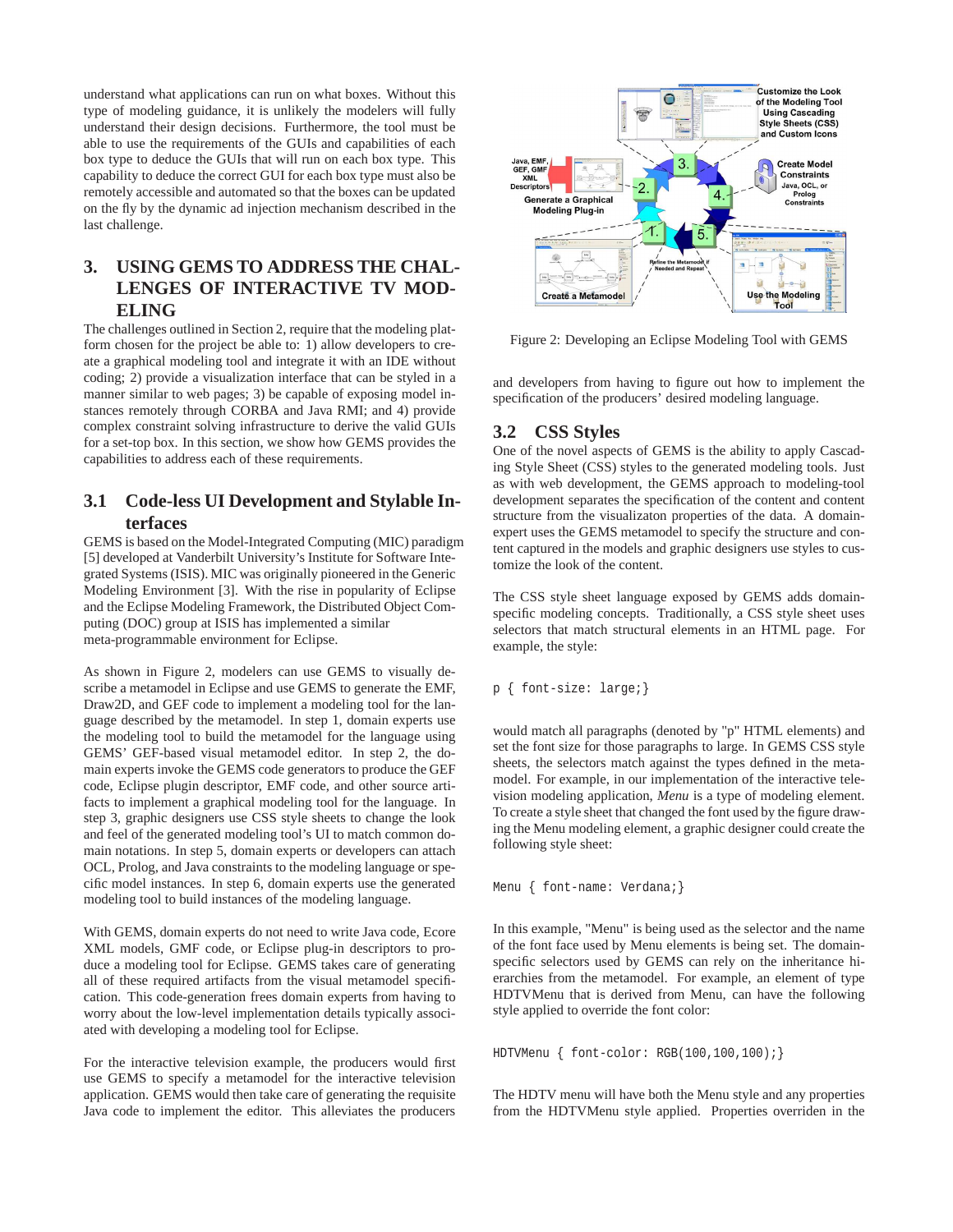HDTV style will supercede those from the Menu style. Styles can set complex properties of figures, such as layouts, text alignments, label formats, attributes attached to connections, and icons.

### **3.3 Dynamically Changing Styles**

A typical scenario with a modeling tool is that the domain expert wants the way that a modeling element is visualized to change based on different types of domain analyses. In the interactive television example, a domain expert may wish to have a large red background applied to Menu that is so large that it will extend off the customers' television screens. Furthermore, the domain expert may want a small popup to appear above the element specifying the error that has created the red X.

Most modeling approaches use the Model-View Controller paradigm. Creating a graphical change, driven by a domain analysis, requires placing complex domain analysis code into the controller of the view. Implenting a domain analysis in a controller requires intimate understanding of the underlying GUI APIs and tedious and error-prone graphical coding. Often, domain experts change their mind about when these visualizations should be triggered and what they should look like, which causes costly code refactoring.

With GEMS, each model element can have a group of tags associated with it. GEMS tags are analogous to CSS class attributes. A CSS class attribute acts as a filter to reduce the scope that a style is applied to. For example:

```
p.menucontent { font-size: large;}
```
would only match HTML "p" elements with the "class" attribute set to "menucontent." The class attribute can then be used by the content producer to more specifically annotate different sections of the document. GEMS provides a similar facility for its modeling elements. GEMS styles can be scoped by the tags that are currently applied to a model element.

GEMS provides facilities to use domain analyses written in OCL, Java, Prolog, and other languages to dynamically apply tags to model elements in GEMS. For example, an OCL expression can be built that applies an "overflow" tag to any Menu element that has more than 10 children. A style can then be created that adds the appropriate red "X" to the menu and invokes a popup error message. GEMS' active constraint framework allows OCL, Java, and Prolog expressions to be dynamically invoked as the model changes and trigger actions if the expressions evaluate to true. A dynamic OCL or Prolog analysis can then swap styles on elements and create complex visual behaviors. The decoupling of the domain analyses from the controller and the separation of the analysis and visualization specification allows domain experts to create complex triggers from domain-specific events and graphic designers to specify complex visualizations for elements that are attached to the triggers.

To enable marking menus in red and displaying a popup error message, an OCL expression can be created to identify overflowing menus. In the example that follows, the evaluation of an OCL expression that checks for overflowing menus is set to be triggered by changes in the number of children of a menu. The analysis code is:

```
on: Menu.Children
evaluate: (self.children->size() * 10)
```

```
> self.container.height
trigger: context.addTag("overflow")
```
This expression checks to ensure that the container (the panel displaying the menu) is tall enough to encompass all of the children of the menu. The expression evaluated by a trigger can be any Java, OCL, or Prolog expression that returns a boolean value. The graphic designer can leverage the domain analysis by creating a style that is applied when a menu element has the overflow tag. The style is:

```
Menu.overflow {
 background-color:RGB(200,0,0);
  show-message: This menu is too tall for its container.;
}
```
With a custom built editor using GEF and EMF, achieving this type of analysis-based dynamic visualization change would require writing complex controller logic. The controller logic would not be accessible to the graphic designer and could not be overriden on a per-model basis. Furthermore, each change to the desired trigger condition or visualization would require rewriting the controller logic.

## **3.4 Remotely Accessible Models**

Typically, to enable remote communication with a modeling tool, complex remoting mechanisms must be developed from scratch. In some cases, generic remoting infrastructure can be developed and reused across models but these generic mechanisms often lack domain-specificity and are hard to develop complex domain-specific applications with. Domain-specific remoting mechanisms can also be developed but they tend to have limited reusability.

GEMS addresses the remoting challenge by automatically generating a domain-specific remoting mechanism with each modeling tool. GEMS-generated modeling tools include remoting capabilities for both CORBA and Java RMI. A unique property of the remoting mechanism exported by GEMS is that the interface to the CORBA and Java RMI classes is the same across modeling languages but the application-level remoting protocol used to interact with the models is domain-specific.

The domain-specific application-level protocol used by GEMS for each modeling tool is based on the terminology from the metamodel. If Menu is a type in the metamodel, Menu becomes a first class entity in the protocol. For example, the low-level protocol messages:

Menu(1),Name(1,"Foo"),SubMenus(1,[2,3])

would create a Menu item with ID 1, Name "Foo", and with Sub-Menu associations to the model elements with ID 2 and 3. Each statement in the protocl specifies a predicate, an element to which the predicate is applied, and the value that should be applied to the element. The statement "SubMenus $(1, [2,3])$ " specifies that the element with ID 1 should have its "SubMenus" role set to the elements with IDs 2 and 3. Each attribute name, association role, containment role, and element type from the metamodel becomes a first-class entity in the protocol.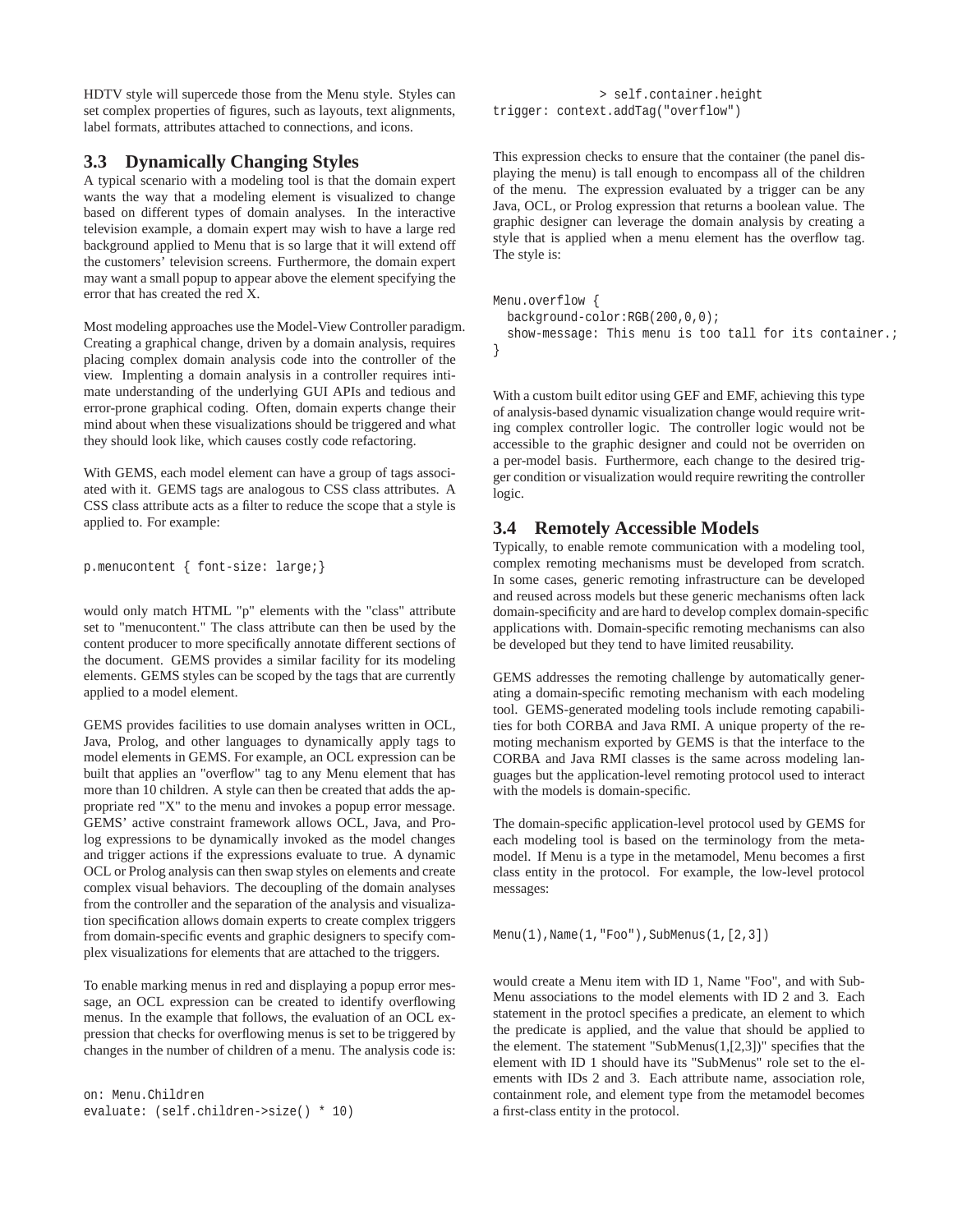#### **3.5 GEMS Remote Collaboration Architectures**

The remoting mechanism generated by GEMS can be used to obtain data from devices, such as sensors, and update the model in real-time. In the interactive television example, the CORBA remoting mechanism can be used by the server receiving poll results from set-top boxes to update the model as results arrive. The generated remoting mechanism also provides a publisher/subscriber framework that allows clients to receive events as the model changes or to update the model by publishing events to specific topics. A menu-item is available for starting and stopping the remoting infrastructure.

The generated modeling tool includes a basic remote collaboration mechanism. A modeler can subscribe to any remotely accessible GEMS model. As the remote model is updated, the client model will receive and add these updates to itself. A single client model can subscribe to multiple remote models and perform remote model aggregation into a single model on the client. In the interactive television scenario, this could be used to subscribe to polling results from multiple poll result streams. This remote model aggregation architecture is shown in Figure 3.





#### **3.6 GEMS Modeling Guidance and Constraint Solving**

Constraint checking is an integral part of domain-specific modeling. Constraint checking allows developers to catch errors that typically would not be discernible in source artifacts. The errors that are caught can rely on complex sets of domain-specific information available in the model.

Although constraint checking can improve solution correctness, most tools focus on constraint checking and not reasoning with the constraints. Often, models are so large or the constraints so complex that it is infeasibe or extremely tedious to manually produce a correct solution [4]. In these cases, automation is needed to relieve the

developer of performing complex and repetitive modeling tasks.

GEMS provides two types of modeling guidance. First, when a modeler is attempting to modify a model by creating a connection or containment relationship, a constraint solver can be executed to deduce the valid model elements that may participate as the endpoint of the relationship. Once the valid endpoints are deduced, visual queues are used to show the modeler the correct endpoints.

Second, GEMS provides the ability to create constraint solver-driven batch processes. These batch processes take a global constraint as input and derive a valid set of model elements that satisfies the constraint. The batch process then creates a series of connections, containment relationships, or attribute values for the model based on the constraint solver's results. An example batch process developed to perform constraint-based deployment of menus to deployment servers is shown in Figure 4.



Figure 4: A GEMS Constraint Solver-Driven Batch Process

Each constraint in GEMS is associated with a model element or relationship between two model elements. Constraints can be developed using OCL, Prolog, and Java. OCL and Prolog constraints can be used by GEMS modeling guidance. Constraints can be added globally to all instances of a particular modeling language or to a specific model instance. Changes to constraints on individual model instances become active immediately.

After an OCL or Prolog constraint is added to the model, it is automatically indexed by the GEMS modeling guidance framework. To add a constraint, a user right-clicks and accesses the constraint set modification menu. From there, new constraints can be applied to arbitrary types and relationships.

For the interactive television application, a solver-guided batch process can be created to assign each menu to a set-top box that can support it. Each menu has an attribute called, OSVersion, which specifies the required version of the interactive television software